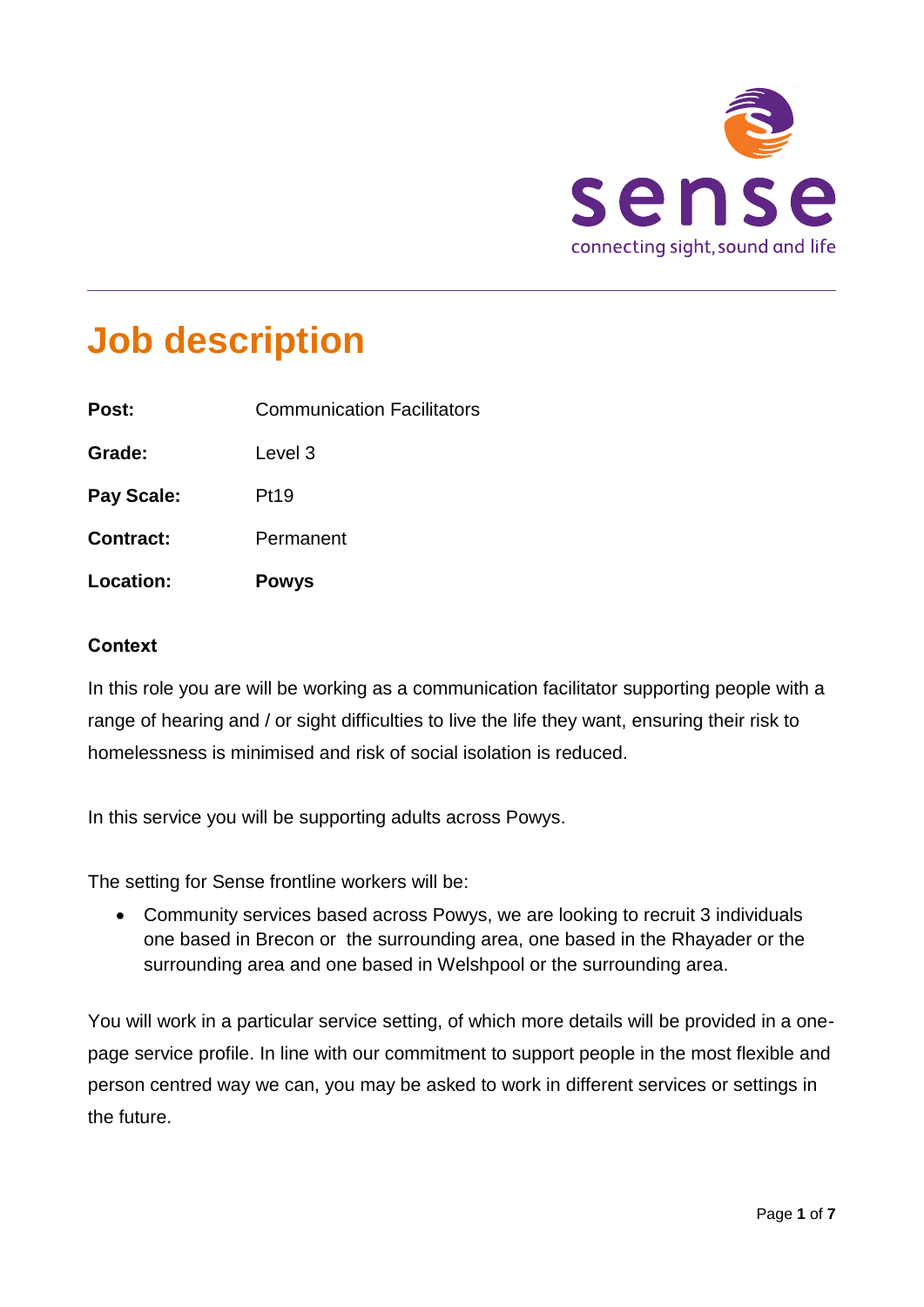

#### **Purpose**

The post of communication facilitator is used to acknowledge the need to regularly work at a higher level providing support that meets the ethos of a demands led Supporting People service throughout Powys and work within the principles of Vanguard.

The main purpose of your job is to support citizens across Powys to live the life they want, enabling them to be as involved as possible in every part of their day to day lives so that they can be full and active members of society. You will work within the framework of the Sense I Statements and Vanguard Principles to:

- 1. Keep the needs of the citizens you are supporting at the centre of your attention at all times;
- 2. Enable the citizens you support to influence their services and the way they are supported;
- 3. Help Sense to provide a high quality service.
- 4. Carry out the communication facilitators role specific responsibilities.
- 5. Ensure the citizens we support are able to live the life they want.

#### **Key Responsibilities**

# **Keeping the needs of the people you are supporting at the centre of your attention at all times. This means:**

- 1.1 Listening and responding to people, using communication they understand.
- 1.2 Supporting people to take part in enjoyable, satisfying and purposeful activities
- 1.3 Supporting people to make sense of their environments and to access their communities.
- 1.4 Supporting people to learn new skills.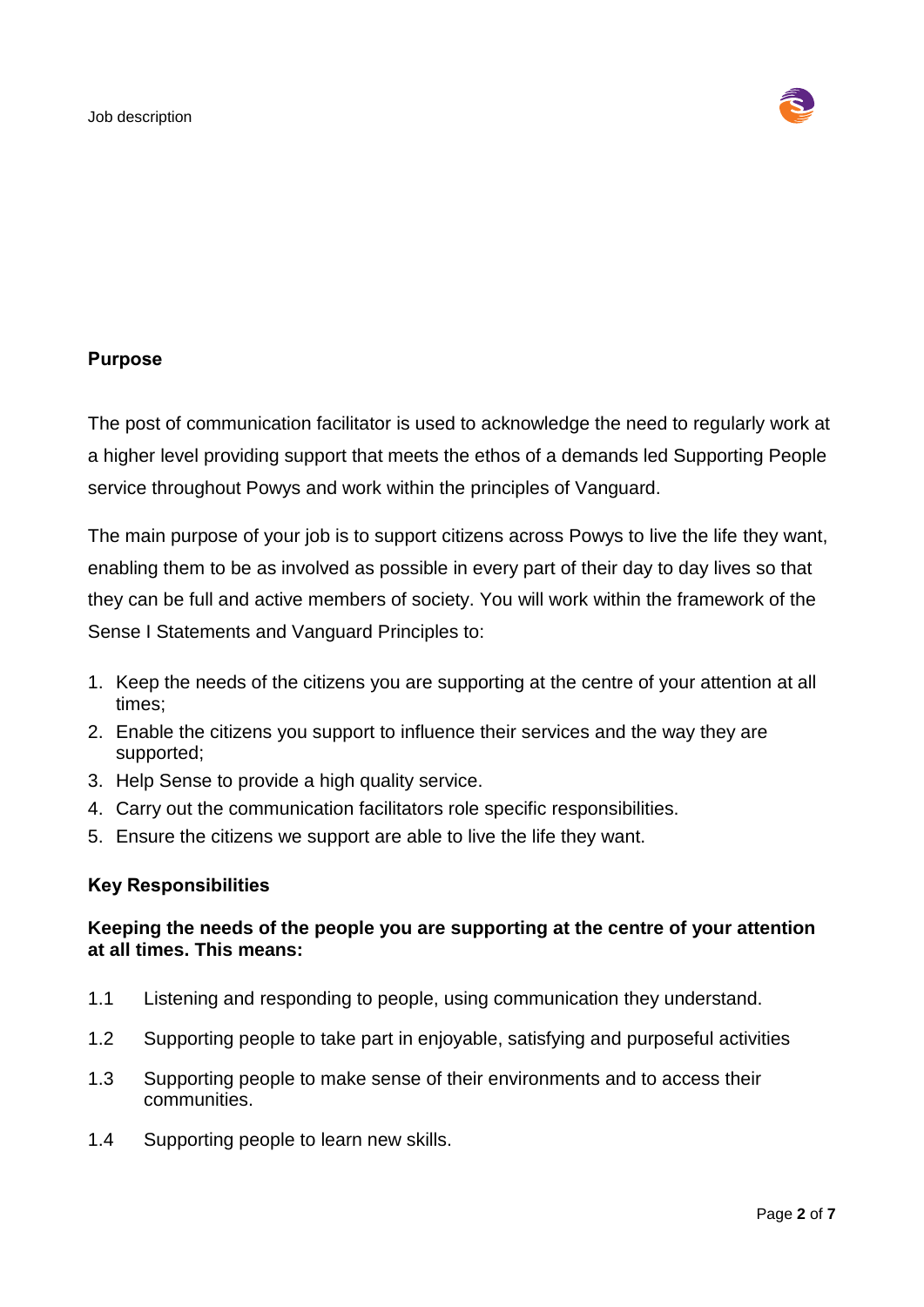

- 1.5 Supporting people with their health and well-being.
- 1.6 Supporting people with their behaviour, if they need this
- 1.7 Following any written plans and guidelines for each person that enhances their lives.
- 1.8 Taking into account people's age, gender, ethnic origin, religious/cultural background, abilities/disabilities, and other needs.

#### **Enabling the people you support to influence their services and the way they are supported. This means:**

- 2.1 Listening to what people tell you about what is important to them.
- 2.2 Using this information to contribute to developing person-centred guidelines and plans, involving families, friends and other professionals if this is appropriate.
- 2.3 Providing opportunities for people to make choices and decisions.
- 2.4 Supporting people to take part in the running of their own homes, if you work in a home environment.
- 2.5 Supporting people to speak up for them, and/or impartially speaking up for them.
- 2.6 Supporting people to keep in contact with family and friends, and to develop their social networks.

#### **3. Helping Sense to provide a high quality service by:**

- 3.1 Keeping all records of your work up to date and accurate.
- 3.2 Completing Sense's induction and skills development programme and attending courses arranged by your manager. Taking part in supervision. Attending and contributing to meetings.
- 3.3 Behaving respectfully all the time to the people you support, their families/friends, your colleagues, and neighbours and members of the public.
- 3.4 Helping new colleagues to get to know the people they are supporting and how to work in the service.
- 3.5 Keeping up to date with Sense's policies and practices, and following these at all times.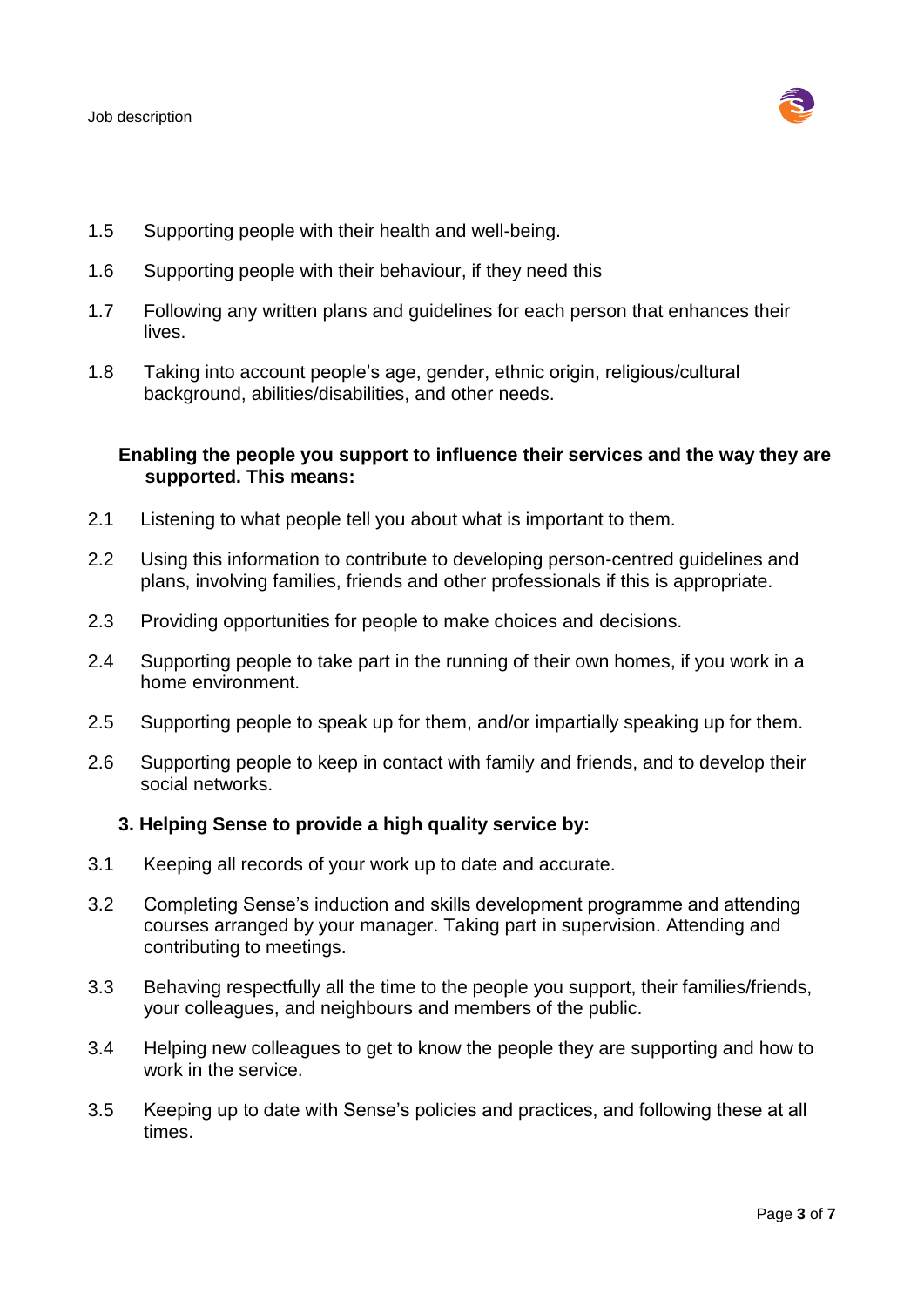

- 3.6 Keeping a safe, healthy and supportive environment for the people you support, yourself, your colleagues, and anyone else coming into contact with Sense.
- 3.7 You may also be expected to carry out other duties that are in line with the nature and grade of the role.
- 3.8 You will be required to carry out work during evenings and weekends.
- **4. Carrying out the additional responsibilities of an experienced support worker. This means:**
	- 4.1 Demonstrate good practice to other staff at all times
	- 4.2 Guide and mentor other staff.
	- 4.3 Relevant training or the equivalent to be completed within the first 6 months.

# **Person Specification Communication Facilitator**

This section outlines the experience, knowledge, skills and abilities the job holder needs in order to fulfil the requirements of the post. Essential criteria are those which the job holder must have in order to do the job. Desirable criteria are those qualities that would be either useful, or an advantage or those which the jobholder can be trained to do.

Please use the 'additional information' section of the application form to evidence how you meet the essential criteria as well as how your practice reflects the 'I' statements.

| <b>Education and Training</b>                                                                                                         |                                                                                                   |  |
|---------------------------------------------------------------------------------------------------------------------------------------|---------------------------------------------------------------------------------------------------|--|
| <b>Essential Criteria</b>                                                                                                             | <b>Desirable Criteria</b>                                                                         |  |
|                                                                                                                                       | An understanding of Deafblind Manual and<br>Block Alphabet and other methods of<br>communication. |  |
| Willing to complete 'Introducing British Sign<br>Language' through british-sign.co.uk or any<br>other British Sign Language Training. | Working towards British Sign Language level<br>one or two (or native sign skills)                 |  |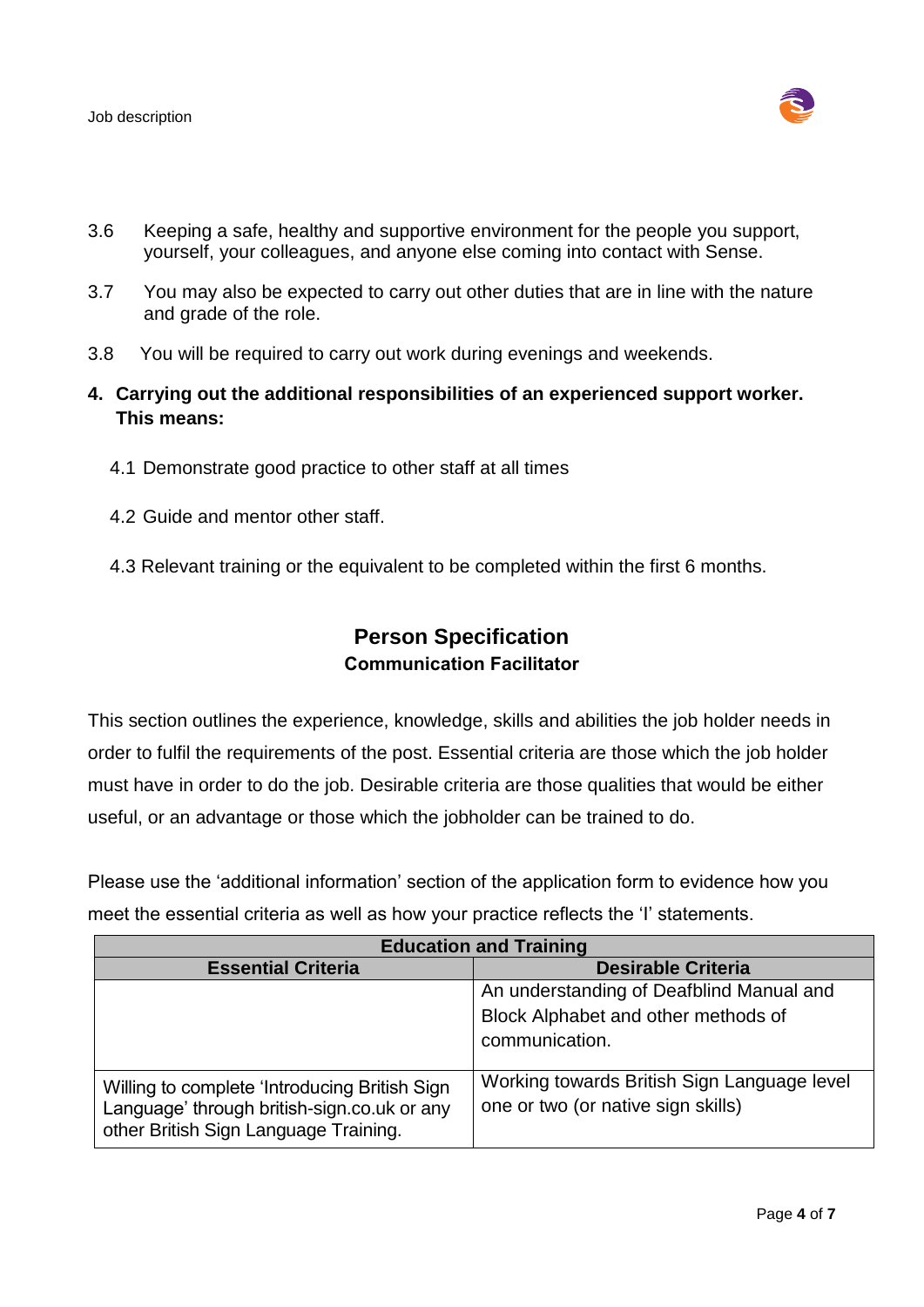

| <b>Achievements, Experience, Skills &amp; Abilities</b>                                                                                                                                                                |                                                                                                                                               |  |
|------------------------------------------------------------------------------------------------------------------------------------------------------------------------------------------------------------------------|-----------------------------------------------------------------------------------------------------------------------------------------------|--|
| <b>Essential Criteria</b>                                                                                                                                                                                              | Desirable criteria                                                                                                                            |  |
| Recent experience of providing practical<br>support to people living with a range of<br>sensory loss on a 1:1 basis.                                                                                                   | Experience of working with people with<br>sensory impairment, dual sensory<br>impairment or people using a range of<br>communication methods. |  |
| Experience of working independently, and<br>able to work on own initiative as well as in a<br>team setting                                                                                                             | Ability to speak Welsh                                                                                                                        |  |
| Experience of handling money and<br>accounting for expenditure                                                                                                                                                         | Experience of supporting people with<br>behaviour that can challenge.                                                                         |  |
| An understanding of the principles of<br>housing related support and the supporting<br>people programme in Powys.                                                                                                      | Experience of using a range of person<br>centred planning tools and of facilitating a<br>person centred review.                               |  |
| Ability to support the people we provide a<br>service for with restricted mobility (e.g.<br>assisting with walking, guiding or working<br>with a person who is a wheelchair user or<br>uses a mobility aid).           | Experience of working within housing<br>related support and the principles of<br>Vanguard.                                                    |  |
| An ability to accompany/participate in leisure<br>activities of the person's choice, for example<br>managing benefits, gym, swimming,<br>accessing banks, attending groups, pubs,<br>shopping, rally's, day trips etc. |                                                                                                                                               |  |
| Number and language skills in order to<br>support individuals with their daily activities,<br>understand policies and procedures and to<br>keep records.                                                               | Experience of outcome based service<br>delivery and the required records which<br>evidence that.                                              |  |

٦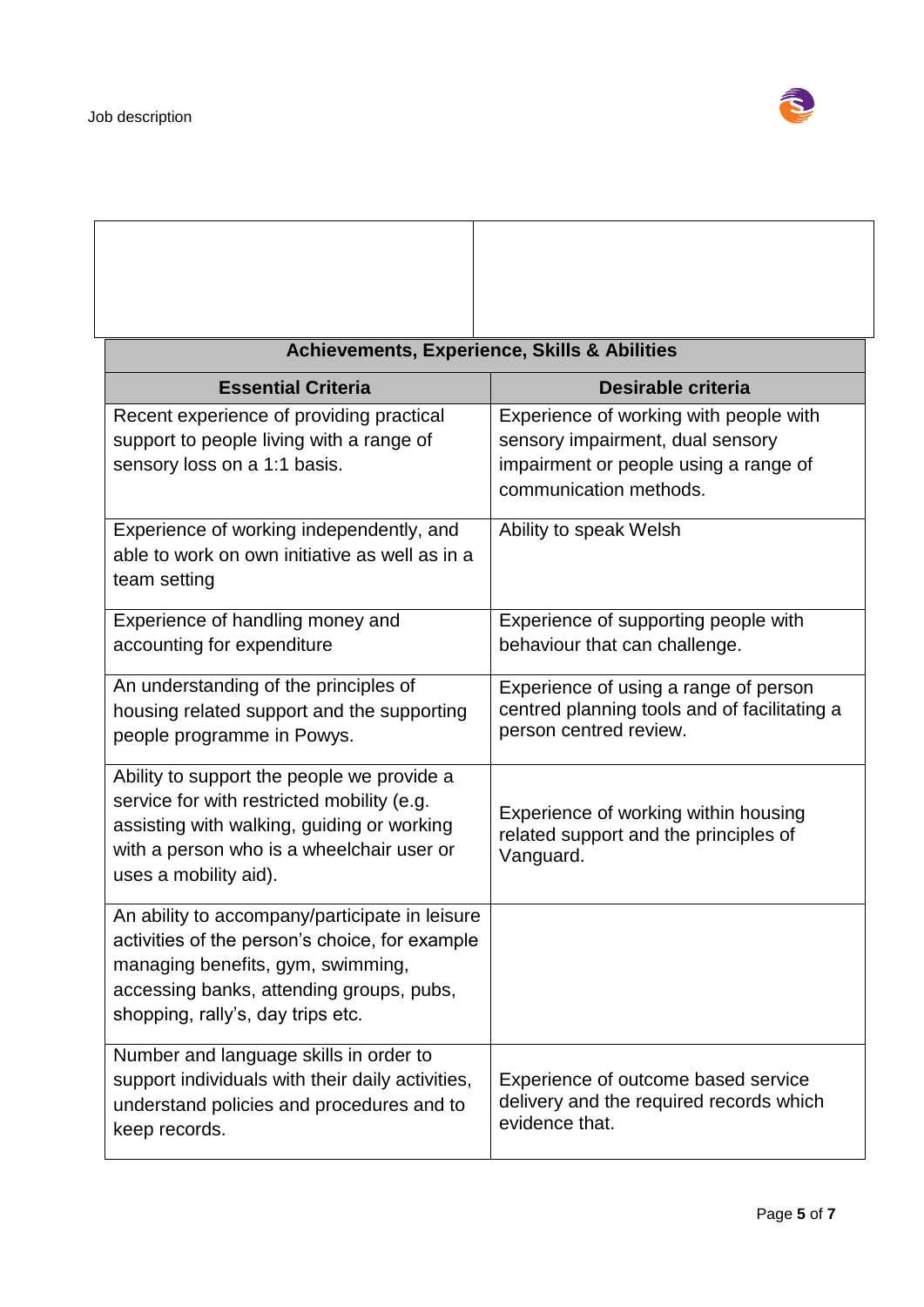

| The ability to build effective working<br>relationships with others (e.g. colleagues,<br>professional bodies and other significant<br>people). |                                                    |
|------------------------------------------------------------------------------------------------------------------------------------------------|----------------------------------------------------|
| An ability to communicate effectively in                                                                                                       |                                                    |
| written and non-written format in both formal                                                                                                  |                                                    |
| and informal settings                                                                                                                          |                                                    |
| The ability to support, mentor, coach and                                                                                                      |                                                    |
| train fellow team members                                                                                                                      |                                                    |
| The ability to drive and own a vehicle to                                                                                                      |                                                    |
| travel across rural areas and to transport                                                                                                     |                                                    |
| people.                                                                                                                                        |                                                    |
|                                                                                                                                                | $\mathbf{t}$ of the transformation of $\mathbf{A}$ |

# **The "I" statements detail essential behaviours that we value at Sense. "I" Statements apply to staff, trustees and people who use the services.**

# **Behaviours**

- I will be honest and open
- I will listen to others
- I will respect others
- I will participate and contribute
- I will take informed risk
- I will find things to celebrate
- I will understand and respond
- No decision about me without me

# **Communication Facilitators Competencies**

This job description aligns with the frontline worker key competencies, including the following examples:

#### **It's all about you:**

- You demonstrate self-awareness and are aware of others responses to your actions.
- You are open to learning from others and willing to share knowledge and experiences.
- You show high standards of personal and professional behaviour.
- You take appropriate action if ethics and values are compromised

#### **Working with others:**